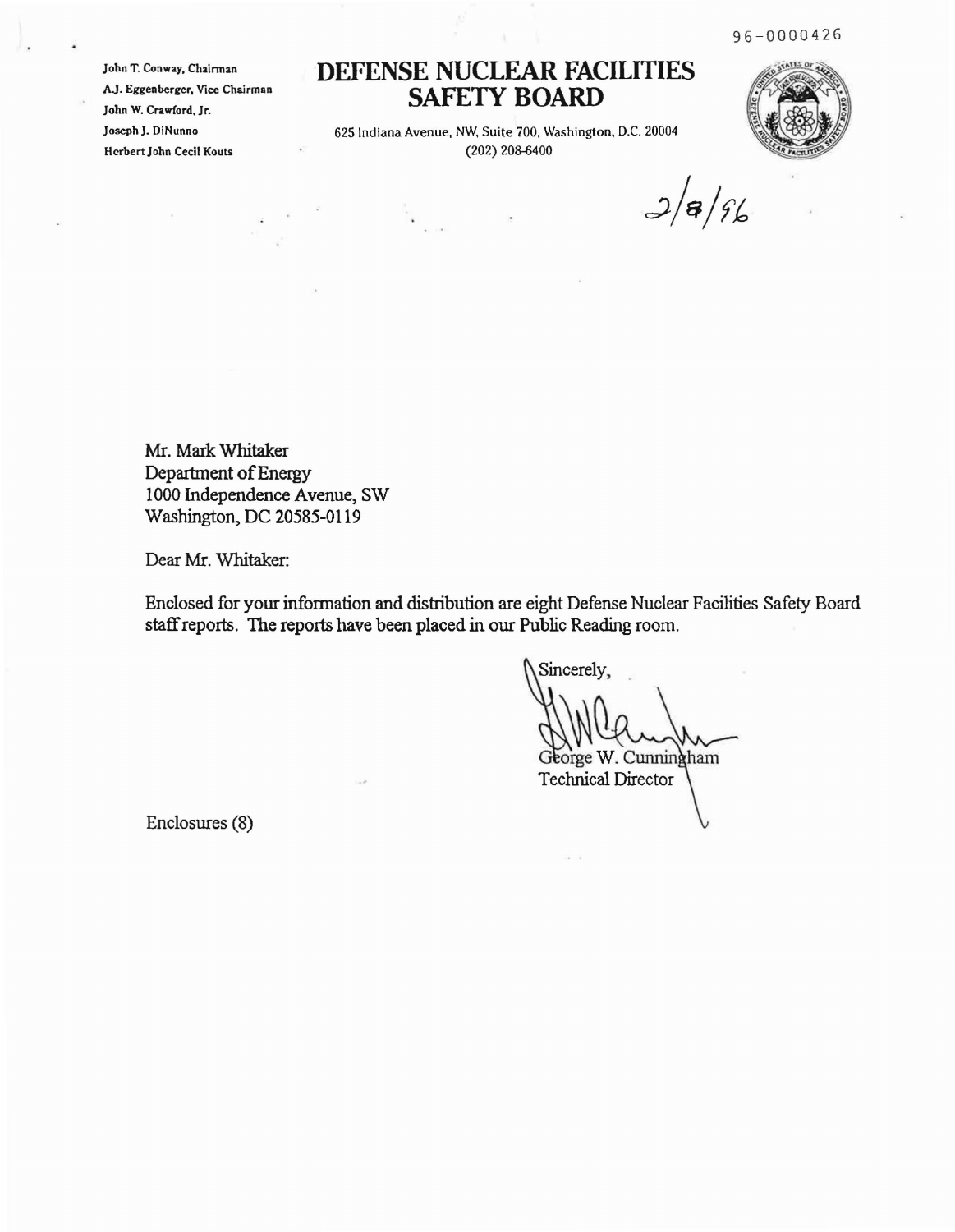96-0000433

## DEFENSE NUCLEAR FACILITIES SAFETY BOARD

November 20, 1995

**などは多く多くともものにはお思いです。このことにおいていたので、それにおいたかかいのだから、それは、これは、これは、これは、これは、これは、これは、これに、これで、これは、これは、これは、これは、これに こくさい こうしょう** 

|                | <b>MEMORANDUM FOR:</b> G. W. Cunningham, Technical Director |
|----------------|-------------------------------------------------------------|
| <b>COPIES:</b> | <b>Board Members</b>                                        |
| <b>FROM:</b>   | Lani Miyoshi                                                |

SUBJECT: Review of the Defense Waste Processing Facility (DWPF) at the Savannah River Site (SRS)

- 1. Purpose: This report documents the Defense Nuclear Facilities Safety Board (Board) staff review ofDWPF at SRS. The review was conducted on October 24 - 27, 1995 by Joe Sanders, CliffMoore, Joe Roarty, Roger Zavadoski, and Lani Miyoshi, and focused on process safety and hazard analyses, chemical and mechanical systems, and certain waste management activities.
- 2. Summary: The degree of defense-in-depth provided by upgrading certain mechanical systems, such as Zone 1 Exhaust, Melter Offgas, and Nitrogen Purge, to safety class was evaluated by the staff and found to be adequate. However, the review by the staff and outside experts of the seismic performance of these upgrades (i.e. whether these systems will operate successfully in the accident scenarios for which they are designed) has not been completed and will not be covered by this report. In addition, specific chemical processing concerns, including melter foaming and unplanned siphons between process vessels, were addressed and are approaching resolution. Existing safety significant systems allayed staff concerns over inadequate protection of the onsite worker, and acknowledgment of these safety significant activities will be included in Revision 13 ofthe DWPF Safety Analysis Report (SAR). The criticality safety program was also found to be adequate, but the controls required to ensure safety are not specifically included in the Technical Safety Requirements (TSRs) as consistent with DOE Orders 5480.22, "Technical Safety Requirements," and 5480.24, "Nuclear Criticality Safety." Additionally, concerns raised by a Board outside expert over the adequacy of systems for mitigation of a benzene explosion in the DWPF Salt Process Cell were found to be addressed by the existing SAR. Finally, the program for ensuring process vessel integrity was found to be well developed.

However, two areas for which the staff has continuing concerns were identified during this review. First, emergency preparedness provisions for the new training facility located approximately 250 meters from DWPF, the Replacement Tritium Facility (RTF), and H Canyon/HB-Line do not appear adequate. The training facility accommodates 1000-1500 people on average, many of whom are not permanently located in the building. Although this is not a direct DWPF issue, given the nature and proximity of the aforementioned hazardous facilities to this new training facility, this deficiency needs to be addressed before DWPF begins radioactive operations. The Board staffwill further investigate this issue.

Secondly, specific plans and criteria for removing, decontaminating, shipping, and storing failed equipment in the Failed Equipment Storage Vault (FESV) have not been established. Because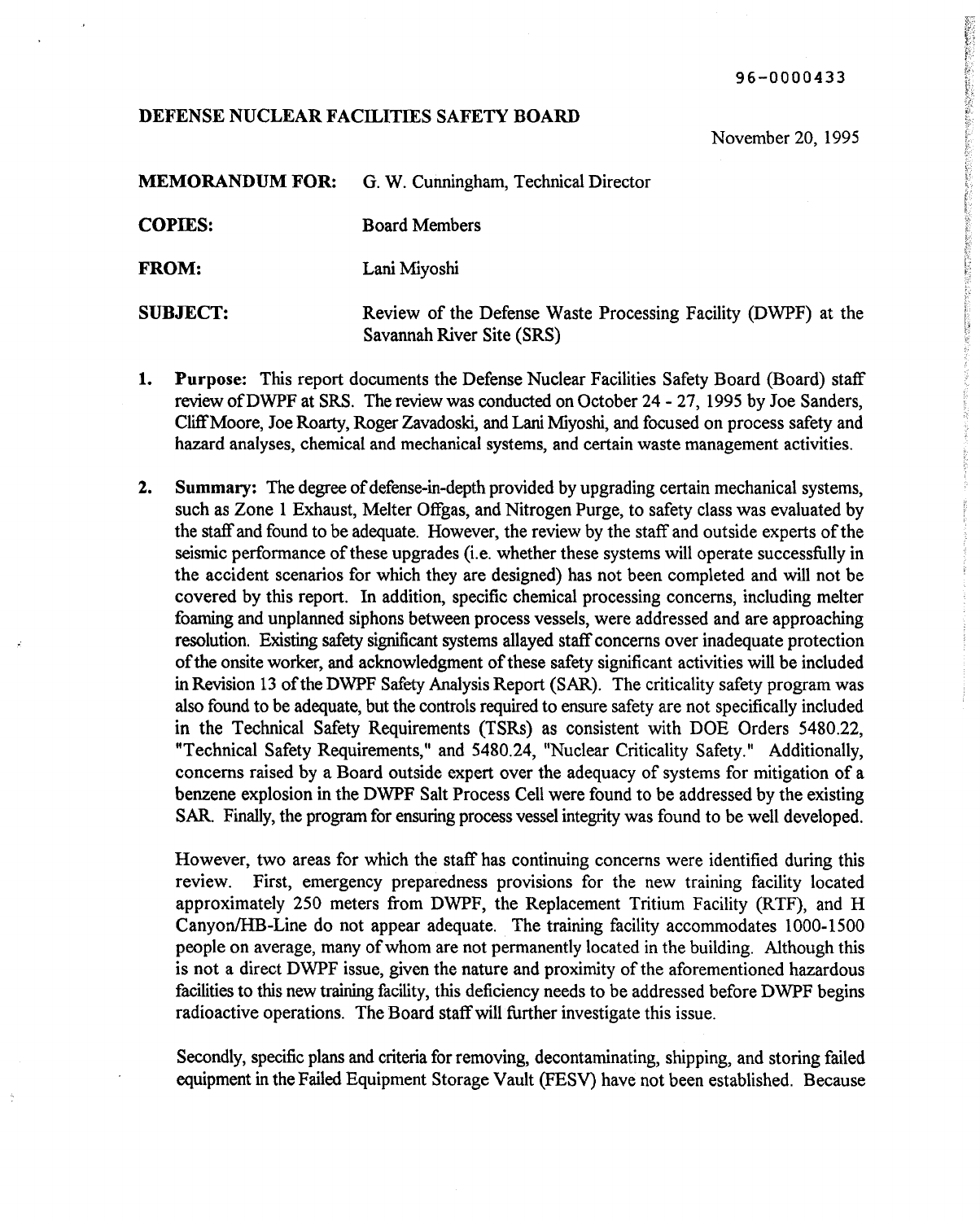equipment removed from DWPF will most likely be contaminated with high level waste (HLW), a systems engineering approach needs to be utilized to ensure a safe transition ofthis equipment from failure to final disposal. Additionally, the FESV has not been functionally tested and is experiencing water infiltration problems from an unknown source.

3. Background: As noted in previous reviews by DOE and the Board, the original facility design did not provide adequate assurance of confinement of radioactive and chemical material under certain design basis accident scenarios. Neither the ventilation, purge, nor supporting backup electrical power systems were considered to be safety related. As a result of these critiques and further evaluations, backfit upgrades have been performed to provide greater defense-in-depth against applicable accident scenarios. These include safety class backup nitrogen purge systems in applicable process tanks, safety class upgrade of the Zone 1 Ventilation System, and modification of the effluent monitoring system to ensure post-accident functionality. While the safety protection provided by upgrades operating according to design under normal operations as well as certain accident scenarios was covered by this trip, the review by staff and outside experts of the ability of these upgraded systems, structures, and components to successfully perform their desired functions during the seismic events for which they are designed is ongoing.

The DWPF SAR, Revision 12, was issued May 1995 and an action plan for review of this revision was subsequently prepared by DOE-Savannah River (DOE-SR). The ensuing review identified 125 open issues and 101 revision issues for the DWPF SAR and its associated TSRs. The open issues are currently being resolved. DOE-SR will respond to the resolution of all open issues prior to issuing the Safety Evaluation Report (SER), which will serve as the basis for the DOE-SR approval of the DWPF SAR and its TSRs. The revision issues will be resolved before the first annual update of the SAR.

The Board staffhas reviewed the DWPF safety authorization basis and supporting documents, including the DWPF SAR, TSRs, The report on the DOE review of the SRS DWPF SAR, and the Process Hazard Reviews (PHRs). The documents were reviewed not only for adequacy of analyses and completeness, but also for demonstrated commitment to design features necessary to ensure that DWPF processes can be conducted safely. These documents, along with previous staff visits, were the basis for the issues discussed in this visit. Comprehensive documentation ofthe overall review will be provided in the staffissue papers to be completed before the public hearing currently scheduled for January 9, 1996.

## 4. Discussion:

a. Site Training Facility: Approximately 250 meters from the effluent discharge stack at DWPF is the new Site Training Facility, Building 766-H. The location of the training facility with respect to other SRS facilities is highlighted in the attached figure. The training facility provides a variety of training services, such as Radworker I and II, all phases of respiratory protection, various computer short courses, and hosts a large cafeteria. The average population of the facility is between 1000-1500 people during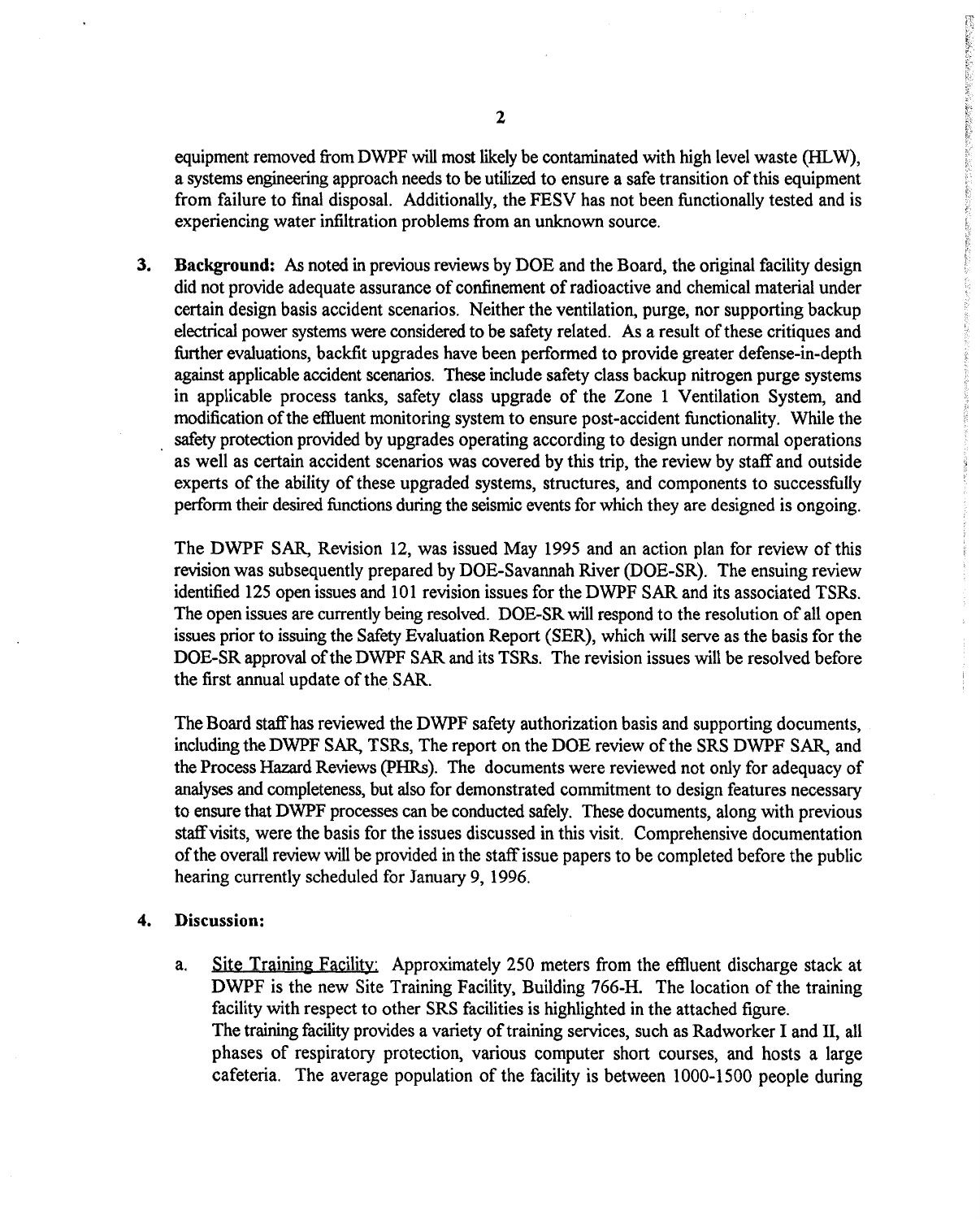operational hours, many of whom are transients due to the nature of the facility. Preliminary discussion with WSRC personnel did not reveal a substantial emergency preparedness program for the training facility. In view of the proximity of the building to potential effiuent discharge locations during projected accident scenarios, specific considerations need to be given to the impact of various emergencies on the training facility and measures to be taken to reduce potential consequences. Again, information on this issue is preliminary and the Board staffhas planned further investigation.

化重新分布 医心包的 医阿尔伯氏试验检尿病 医心包的 医心包的 医阿尔伯氏反应

b. Management of Failed Process Equipment: Failed equipment not meeting the Waste Acceptance Criteria *(WAC)* for the E-Area vaults will be stored in the FESV, below-grade reinforced concrete structures adjacent to the DWPF. Failed equipment which can be stored in the FESVs include a failed melter, a melter catch pan filled with glass, thermowells, feed tubes, a melter feed tank, and the sludge receipt and adjustment tank (SRAT). A large steel box with a flange sealing system will house the failed equipment and be inserted into the vault. Two vaults have been constructed, and four more are scheduled for construction in FY98.

This review identified two main areas of concern with respect to the interim storage of failed equipment. First, the existing vaults have not been functionally tested, and certain technical issues must be resolved prior to operation. Foremost is a problem with water infiltration into the FESV. In 1992, two feet of water was discovered on the vault floors and was subsequently pumped out via the sump system. This same amount of water has been pumped out twice since then, most recently in August 1995. The source of this water has not been established. Additionally, testing and review of the facility will not be possible until fabrication and receipt of the failed equipment storage box and the railcar is ready for operation. A schedule has been established for the resolution of these problems and for the turnover, functional testing, and review of the FESV before the first projected failure of the melter (two years and five months after startup). However, as the DWPF process is not mature, premature equipment failure may require use of the FESV in an earlier time frame. The staffhas not reviewed plans supporting the schedule and cannot make a determination whether the first FESV, storage box, and railcar will be ready to support DWPF operations in the anticipated time frame. The Board staffwill continue to follow WSRC's performance on this matter.

Secondly, the SAR does not detail the specific operations and governing criteria for loading, decontaminating, transporting, and unloading the failed equipment to the FESV. This is a concern not only because these plans should be in place before the FESV is utilized, but also because the planning process lends insight into the possible hazard and operational problem scenarios that could arise in the process. Furthermore, if failed equipment to be stored in the vault may eventually be disposed as HLW, planning for placing failed equipment in the FESV should incorporate foresight regarding the removal and final disposition of this equipment from the FESV at some unspecified future date.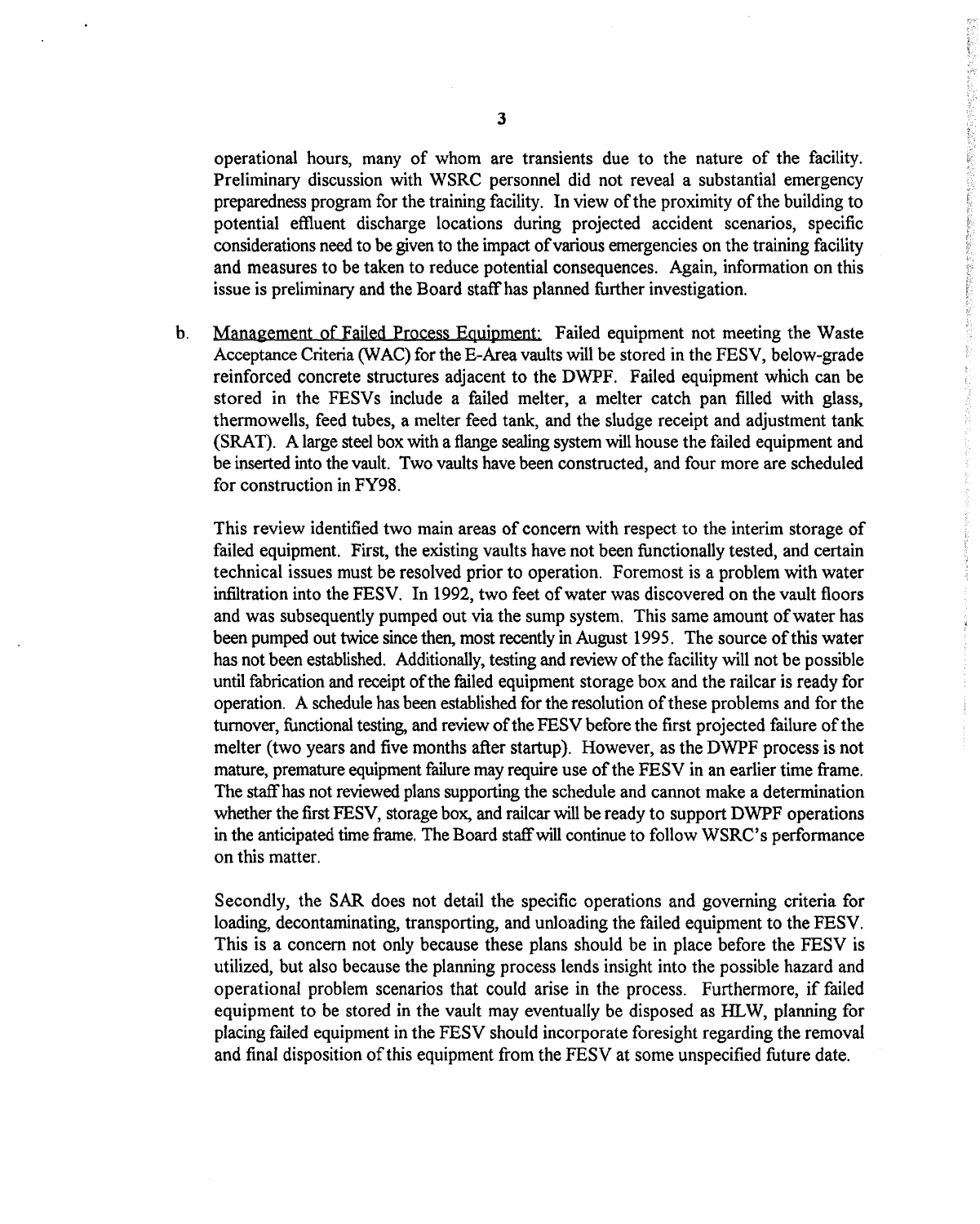This issue is not a startup issue, but it is one that needs to be addressed in a timely matter, before the FESV is utilized. The staffhas requested further documentation on this matter. 藤英都新村としても、私の社会をの違うともし

c. DWPF Criticality Safety: Kilogram quantities of fissile material will exist in DWPF. The presence of large quantities of neutron absorbers are relied upon to ensure subcriticality during normal and credible abnormal accident conditions. Actual ratios for iron and manganese relative to plutonium (Fe/Mn/Eq. Pu =  $1321:55:1$ ) as compared to safe weight ratios (Fe/Mn/Eq. Pu = 26.5:53:1) indicate significant margin exists in the processing of sludge and precipitate in DWPF.

The TSRs for DWPF omit any control or concern for criticality, other than to mention in a section entitled "Procedures, Programs and Manuals" that Nuclear Criticality Safety Evaluations and Nuclear Criticality Safety Analysis Summary Reports referenced in Chapter 8 of the DWPF SAR are the basis documents for nuclear criticality safety control. This approach to criticality control is not consistent with DOE Orders 5480.22, "Technical Safety Requirements", and 5480.24, "Nuclear Criticality Safety." Explicit statements to demonstrate the process for sampling batch quantities of sludge and precipitate, controlling additions of chemical agents that could potentially concentrate fissile materials, and identifying allowable variances in safe weight ratios for iron and manganese relative to plutonium would meet Order requirements. In addition, the order requirement for insuring double contingency protection needs to be explicitly addressed.

d. Mitigation of a Benzene Explosion in the DWPF Salt Processing Cell: DWPF utilizes a flowsheet which produces several explosion accident scenarios. In particular, a benzene explosion accident scenario in the Salt Process Cell (SPC) results in the most extensive offsite unmitigated dose consequences (36.5 REM) of any accident scenario involving the DWPF. One of the initiators for this scenario is an overflow of the Organic Evaporator (OE) due to uncontrolled water addition. Such an overflow results in a discharge of up to 814 gallons of hot benzene to the floor of the SPC. This could result in an explosion capable of breaching the canyon and dispersing both radioactive and toxic substances offsite. Prompted by a concern raised by a Board outside expert about the apparent lack of engineered mitigation for this initiator, the staffreviewed this issue extensively during this site visit.

According to the DWPF SAR, the primary control mitigating overflow of the OE is a TSR which restricts water additions. However, the staff review determined that DWPF process safety management provides additional defense-in-depth through the following engineered features:

• the released benzene is collected initially in the SPC sump. The sump and associated collection trenches are covered to minimize benzene vapor generation during an overflow;